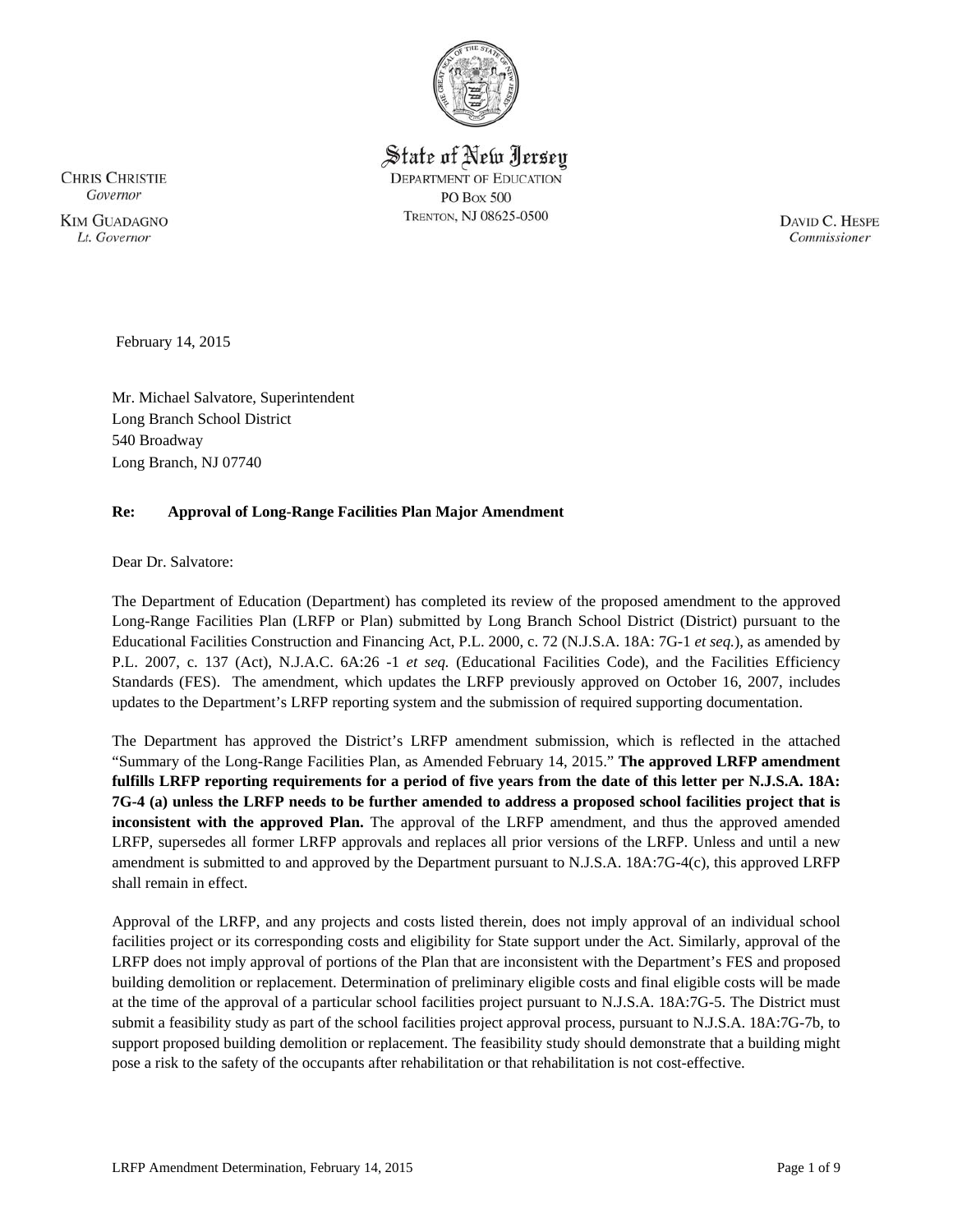We trust that this document will adequately explain the Final Determination and allow the District to move forward with the implementation of projects within its LRFP. Should you have questions pertaining to the LRFP, contact me at (609) 943-5681or susan.kutner@doe.state.nj.us. Contact Glenn Ferguson from the Office of School Facilities and Finance at (609) 943-5674 or glenn.ferguson@doe.state.nj.us with any questions pertaining to project status or advancement.

Sincerely,

moon Kich

Susan Kutner Acting Deputy Executive Director, Office of School Facilities and Finance

#### Enclosure

c: Bernie Piaia, Department of Education, Office of School Facilities and Finance Glenn Ferguson, Department of Education, Office of School Facilities Paul Hamilton, Schools Development Authority Peter Genovese, Long Branch School District Ann Degnan, Long Branch School District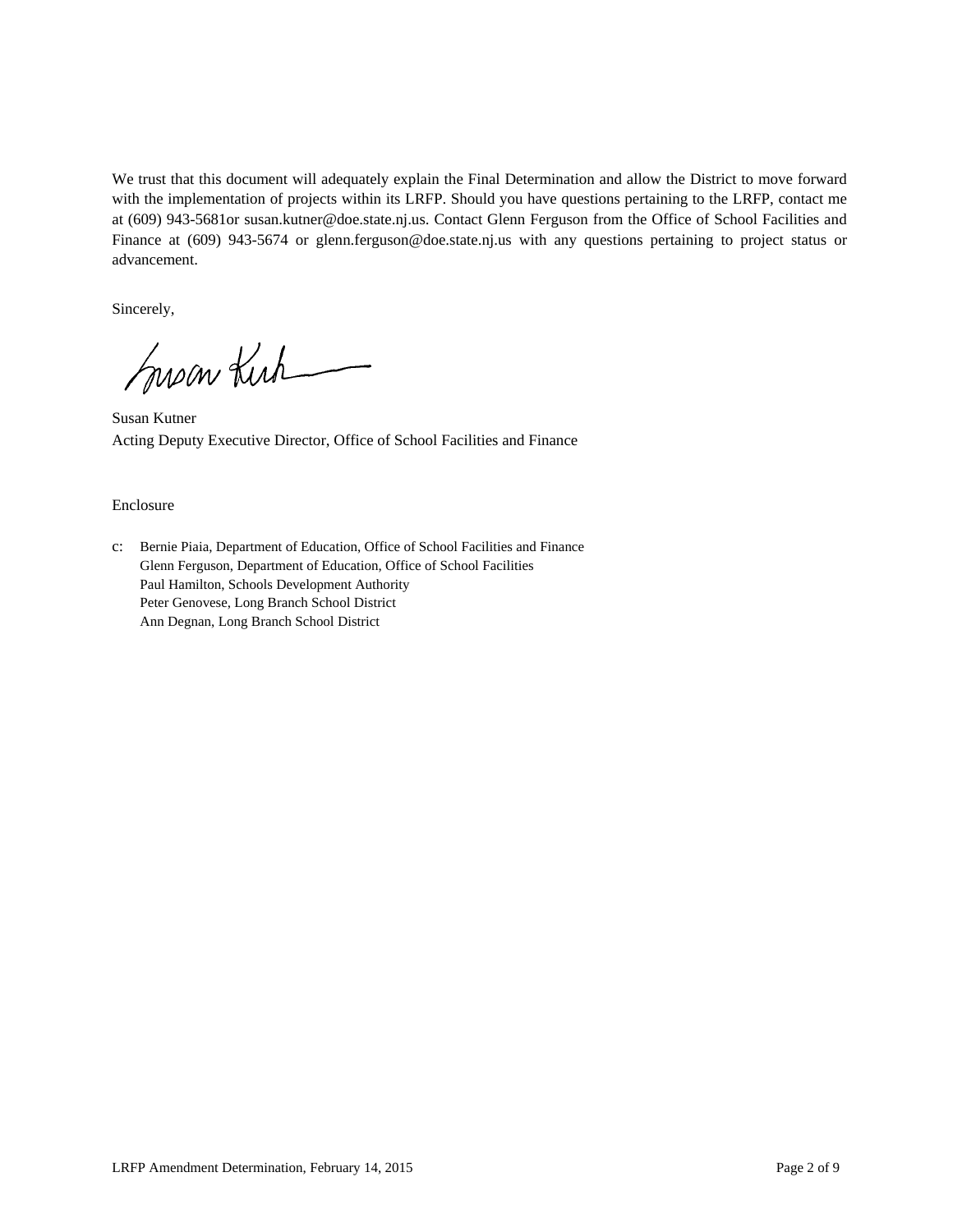## Long Branch School District

# **Summary of the Long-Range Facilities Plan, as Amended February 14, 2015**

The Department of Education (Department) has completed its review of the Long-Range Facilities Plan (LRFP or Plan) amendment submitted by the Long Branch School District (District) pursuant to the Educational Facilities Construction and Financing Act, P.L. 2000, c. 72 (N.J.S.A. 18A: 7G-1 *et seq.*), as amended by P.L. 2007, c. 137 (Act), N.J.A.C. 6A:26-1 et seq. (Educational Facilities Code), and the Facilities Efficiency Standards (FES).

This is the Department's summary of the District's LRFP, as amended February 14, 2015. The summary is based on the standards set forth in the Act, the Educational Facilities Code, the FES, data in the Department's LRFP reporting system, and District-supplied supporting documentation. The referenced reports in *italic* text are standard LRFP reports generated from the LRFP system.

## **1. Inventory Overview**

The District provides services for students in grades PK-12 and is classified as an SDA District for funding purposes. Existing and proposed schools, sites, buildings, playgrounds, playfields, and parking lots were identified in the LRFP. The total number of existing and proposed district-owned or leased schools, sites, and buildings are listed in Table 1. A detailed description of each asset can be found in the LRFP website report titled *"Site Asset Inventory Report."* Section 5 of this Summary lists work proposed for each school building.

|                                                          | <b>Existing</b> | <b>Proposed</b> |
|----------------------------------------------------------|-----------------|-----------------|
| Sites:                                                   |                 |                 |
| <b>Total Number of Sites</b>                             | 13              | 11              |
| Number of Sites with no Buildings                        | $\theta$        | $\theta$        |
| Number of Sites with no (Active) Instructional Buildings | 4               | 2               |
| Schools (2013) and Instructional Buildings:              |                 |                 |
| Total Number of Schools (assigned DOE school code)       | Q               | 10              |
| Total Number of Instructional Buildings (in operation)   | Q               | 10              |
| Total Number of Administrative Buildings (standalone)    |                 |                 |

#### **Table 1: Inventory Summary**

**As directed by the Department, incomplete school facilities projects that are under construction are represented as "existing" in the LRFP.** Applicable District projects that include new construction and/or the reconfiguration of existing program space are as follows: n/a.

Major conclusions are as follows:

- The District is proposing to decrease the existing number of District-owned or leased sites.
- The District is proposing to increase the existing number of District-operated schools.
- The District is proposing to increase the existing number of District-owned or leased instructional buildings. The District is proposing to maintain the existing number of District-owned or leased noninstructional buildings.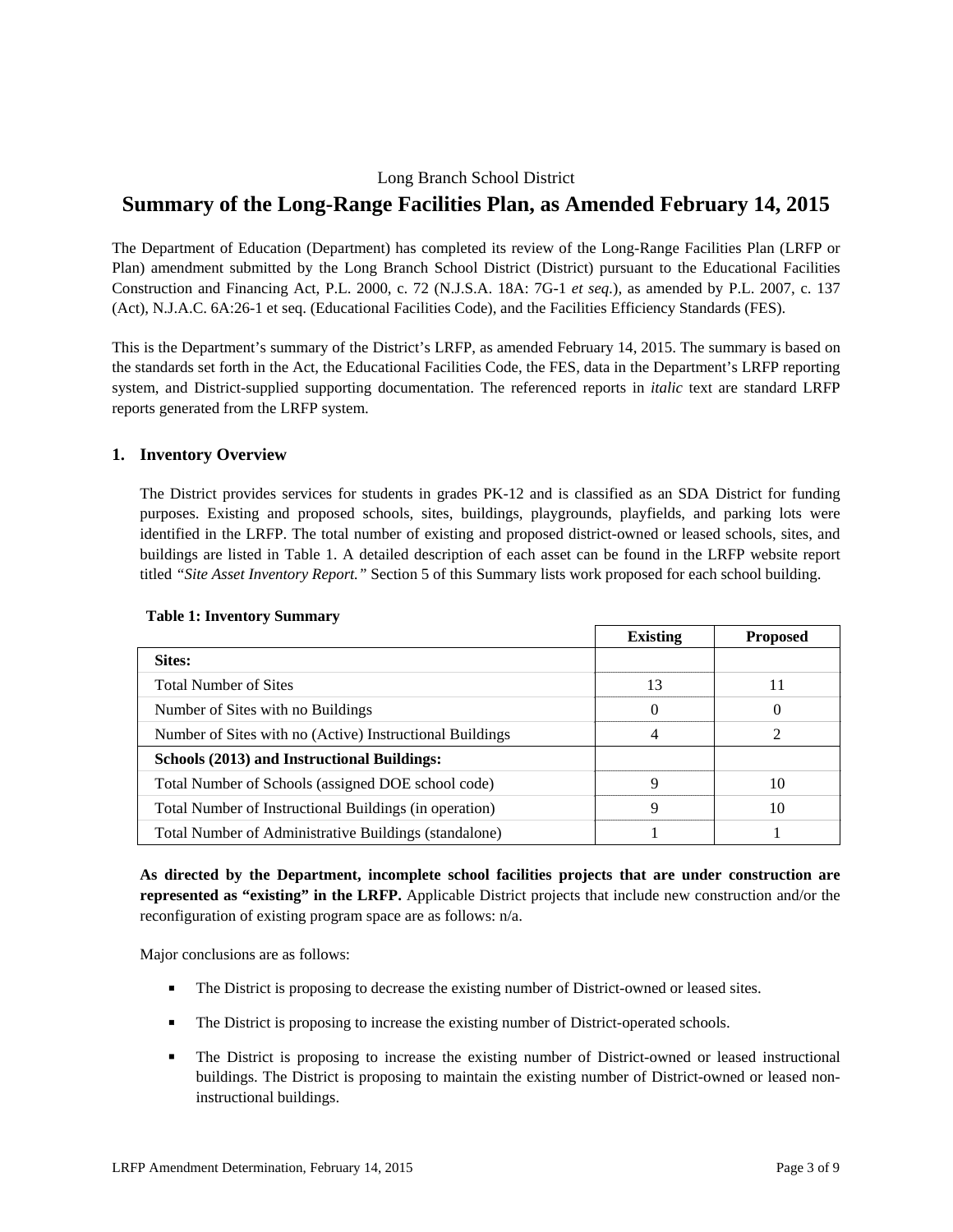**FINDINGS** The Department has determined that the proposed inventory is adequate for approval of the District's LRFP amendment. However, the LRFP determination does not imply approval of an individual school facilities project listed within the LRFP. The District must submit individual project applications for project approval. If building demolition or replacement is proposed, the District must submit a feasibility study, pursuant to N.J.S.A. 18A:7G-7b, as part of the application for the specific school facilities project.

# **2. K-12 Enrollments**

The number of students, or "proposed enrollments," for five-year planning purposes was determined by the District on a district-wide and school level basis. Proposed district enrollments are based on a standard cohortsurvival enrollment projection incorporating historic enrollments from 2008-13.

Existing and proposed enrollments are listed in Table 2. Detailed projection information can be found in the supporting document titled "*Long Branch 2015 Amendment Projection."*

#### **Table 2: K-12 Enrollment Comparison**

|                                                   | 2013-14<br><b>Enrollments</b> | <b>District Proposed</b><br><b>Enrollments</b> |
|---------------------------------------------------|-------------------------------|------------------------------------------------|
| Grades PK, including SE (excl. private providers) | 842                           | 865                                            |
| Grades K-5, including SE                          | 2.384                         | 2.282                                          |
| Grades 6-8, including SE                          | 1.004                         | 1.258                                          |
| Grades 9-12, including SE                         | 1.157                         | 1.454                                          |
| <b>District PK-12 Totals</b>                      | 5,387                         | 5,869                                          |

*"SE" = Special Education* 

**FINDINGS** The Department has determined that the District's proposed enrollments are supportable for approval of the District's LRFP amendment. The Department will require a current enrollment projection at the time an application for a school facilities project is submitted incorporating the District's most recent enrollments in order to verify that the LRFP's planned capacity continues to be appropriate.

## **3. FES and District Practices Capacity**

The proposed room inventories for each school were analyzed to determine whether the LRFP provides adequate capacity for the proposed enrollments. Two capacity calculation methods, called *"FES Capacity"* and *"District Practices Capacity,"* were used to assess existing and proposed school capacity in accordance with the FES and District program delivery practices. A third capacity calculation, called *"Functional Capacity,"* determines Unhoused Students and potential State support for school facilities projects. Functional Capacity is analyzed in Section 4 of this Summary.

 *FES Capacity* only assigns capacity to pre-kindergarten *(if district-owned or operated),* kindergarten, general, and self-contained special education classrooms. No other room types are considered to be capacity-generating**.** Class size is based on the FES and is prorated for classrooms that are sized smaller than FES classrooms. FES Capacity is most accurate for elementary schools, or schools with non-departmentalized programs, in which instruction is "homeroom" based. This capacity calculation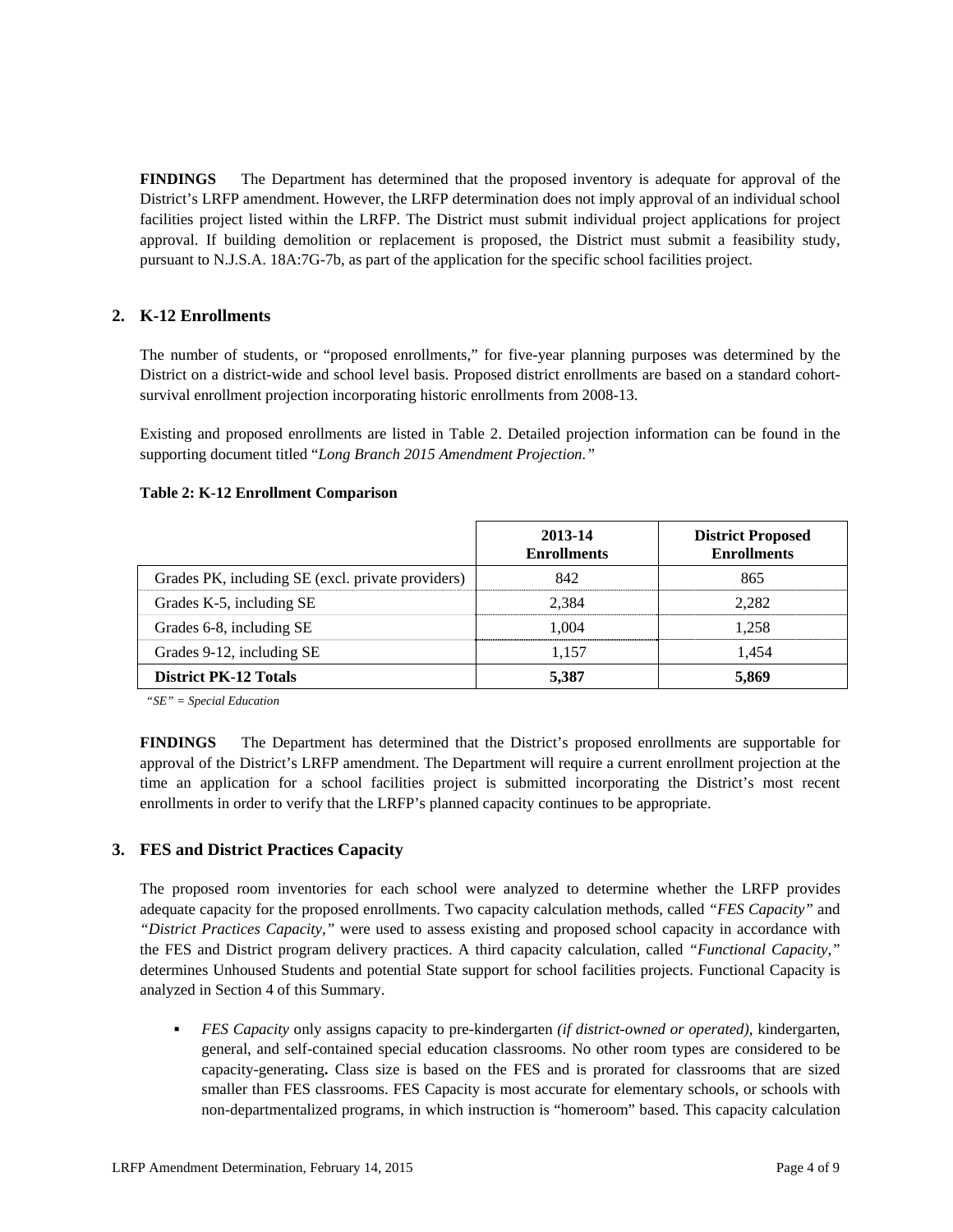may also be accurate for middle schools depending upon the program structure. However, this method usually significantly understates available high school capacity since specialized spaces that are typically provided in lieu of general classrooms are not included in the capacity calculations.

 *District Practices Capacity* allows the District to include specialized room types in the capacity calculations and adjust class size to reflect actual practices. This calculation is used to review capacity and enrollment coordination in middle and high schools.

A capacity utilization factor in accordance with the FES is included in both capacity calculations. A 90% capacity utilization rate is applied to classrooms serving grades K-8. An 85% capacity utilization rate is applied to classrooms serving grades 9-12. No capacity utilization factor is applied to preschool classrooms.

Table 3 provides a summary of proposed enrollments and District-wide capacities. Detailed information can be found in the LRFP website report titled "*FES and District Practices Capacity."*

|                        | <b>Proposed</b><br><b>Enrollment</b> | <b>Proposed</b><br><b>FES Capacity</b> | Deviation* | <b>Proposed</b><br><b>District</b><br><b>Practices</b><br>Capacity | Deviation* |
|------------------------|--------------------------------------|----------------------------------------|------------|--------------------------------------------------------------------|------------|
| Preschool (PK)         | 865                                  | 788.76                                 | $-76.24$   | 874.00                                                             | 9.00       |
| Elementary $(K-5)$     | 2,282                                | 2.479.99                               | 197.99     | 2.459.16                                                           | 177.16     |
| Middle $(6-8)$         | 1,258                                | 1,073.66                               | -184.34    | 1,261.43                                                           | 3.43       |
| High $(9-12)$          | 1,454                                | 1,251.39                               | $-202.61$  | 1,590.55                                                           | 136.55     |
| <b>District Totals</b> | 5,859                                | 5,593.79                               | $-265.20$  | 6,185.14                                                           | 326.14     |

#### **Table 3 Proposed Enrollments and Capacity Summary**

*\* Positive numbers signify surplus capacity; negative numbers signify inadequate capacity. Negative values for District Practices capacity are acceptable if proposed enrollments do not exceed 100% capacity utilization.* 

Major conclusions are as follows:

- The District has adequately coordinated proposed school capacities and enrollments in the LRFP for grade groups with proposed new construction.
- Adequate justification has been provided by the District if capacity for a school with proposed work in the LRFP deviates from the proposed enrollments by more than 5% and if new construction is proposed for the grade group(s) served.

**FINDINGS** The Department has determined that proposed District capacity, in accordance with the proposed enrollments, is adequate for approval of the District's LRFP amendment. The Department will require a current enrollment projection at the time an application for a school facilities project is submitted, incorporating the District's most recent enrollments, in order to verify that the LRFP's planned capacity meets the District's updated enrollments.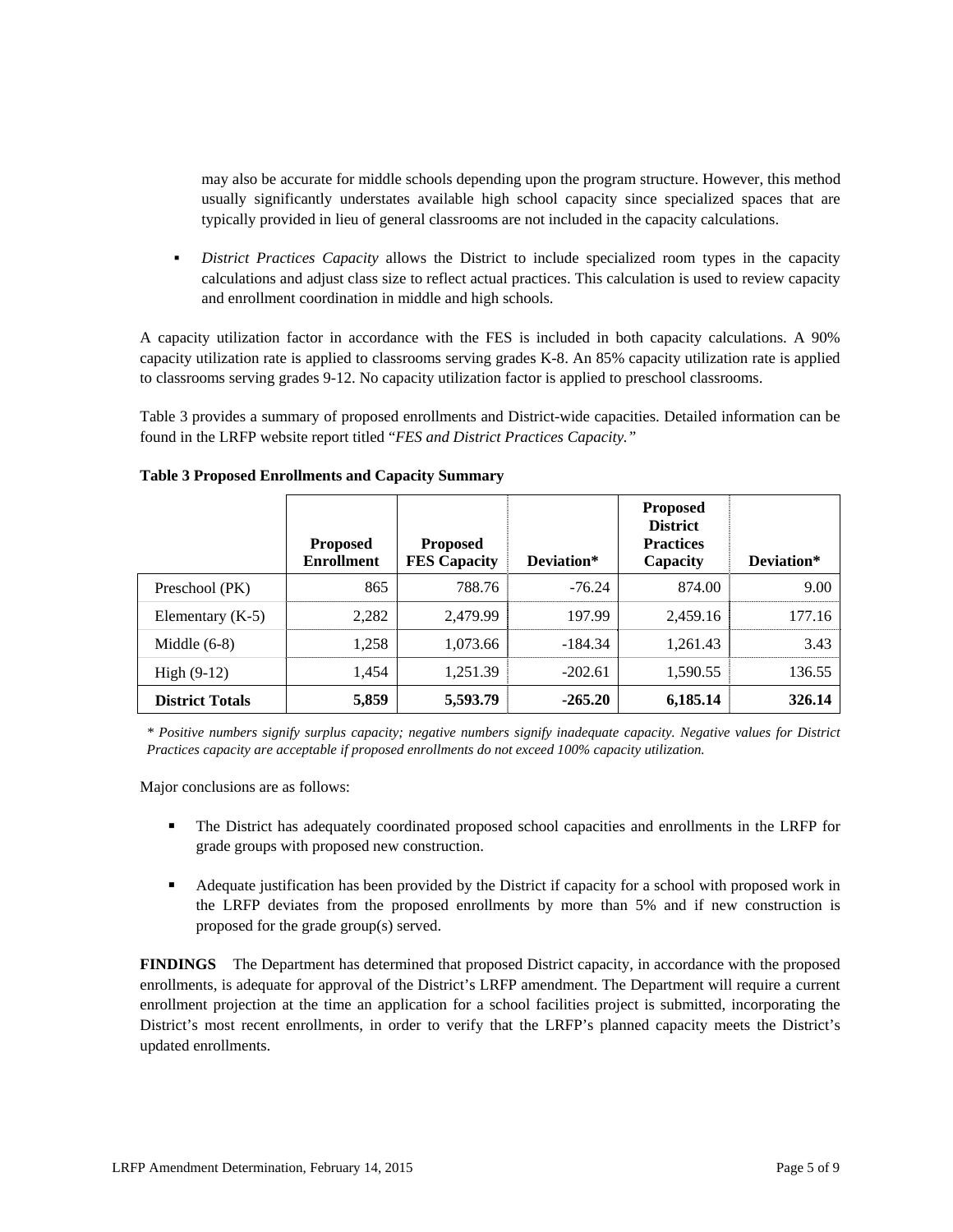## **4. Functional Capacity and Unhoused Students Prior to Proposed Work**

*Functional Capacity* was calculated and compared to proposed enrollments to provide a preliminary estimate of Unhoused Students and new construction funding eligibility. Functional Capacity is the adjusted gross square feet of a school building *(total gross square feet minus excluded space)* divided by the minimum area allowance per Full-time Equivalent student for the grade level contained therein. Unhoused Students is the number of students projected to be enrolled in the District that exceeds the Functional Capacity of the District's schools pursuant to N.J.A.C. 6A:26-2.2(c).

*"Excluded Square Feet"* in the LRFP Functional Capacity calculation includes (1) square footage exceeding the FES for any pre-kindergarten, kindergarten, general education, or self-contained special education classroom; (2) grossing factor square footage *(corridors, stairs, mechanical rooms, etc.)* that exceeds the FES allowance, and (3) square feet proposed to be demolished or discontinued from use. Excluded square feet may be revised during the review process for individual school facilities projects.

Table 4 provides a preliminary assessment of Functional Capacity, Unhoused Students, and Estimated Maximum Approved Area for the various grade groups in accordance with the FES. Detailed information concerning the calculation and preliminary excluded square feet can be found in the LRFP website reports titled *"Functional Capacity and Unhoused Students*" and *"Functional Capacity Excluded Square Feet."*

|                        |            | B          |                 |                |                          |
|------------------------|------------|------------|-----------------|----------------|--------------------------|
|                        |            | Estimated  |                 | D              | $E = C x D$              |
|                        | A          | Existing   | $C = A-B$       | Area           | <b>Estimated Maximum</b> |
|                        | Proposed   | Functional | Unhoused        | Allowance      | Approved Area for        |
|                        | Enrollment | Capacity   | <b>Students</b> | (gsf/students) | <b>Unhoused Students</b> |
| Preschool (PK)         | 865        | 683.13     | 181.87          | 125.00         | 22,734.30                |
| Elementary $(K-5)$     | 2,282      | 2,254.57   | 27.43           | 125.00         | 3,428.49                 |
| Middle $(6-8)$         | 1,258      | 1,705.78   | 0.00            | 134.00         | 0.00                     |
| High $(9-12)$          | 1,454      | 1,887.29   | 0.00            | 151.00         | 0.00                     |
| <b>District Totals</b> | 5,859      | 6,530.77   |                 |                |                          |

**Table 4: Functional Capacity and Unhoused Students Prior to Proposed Work** 

Major conclusions are as follows:

- The calculations for "Estimated Existing Functional Capacity" do not include incomplete school facilities projects that are under construction and/or funded by the New Jersey School Development Authority.
- The District, based on the preliminary LRFP assessment, has Unhoused Students for the following FES grade groups: PK, K-5.
- The District, based on the preliminary LRFP assessment, does not have Unhoused Students for the following grade groups: 6-8, 9-12.
- The District is not proposing to demolish or discontinue the use of existing district-owned instructional space that is currently in use. The Functional Capacity calculation excludes square feet proposed to be demolished or discontinued for the following FES grade groups: n/a.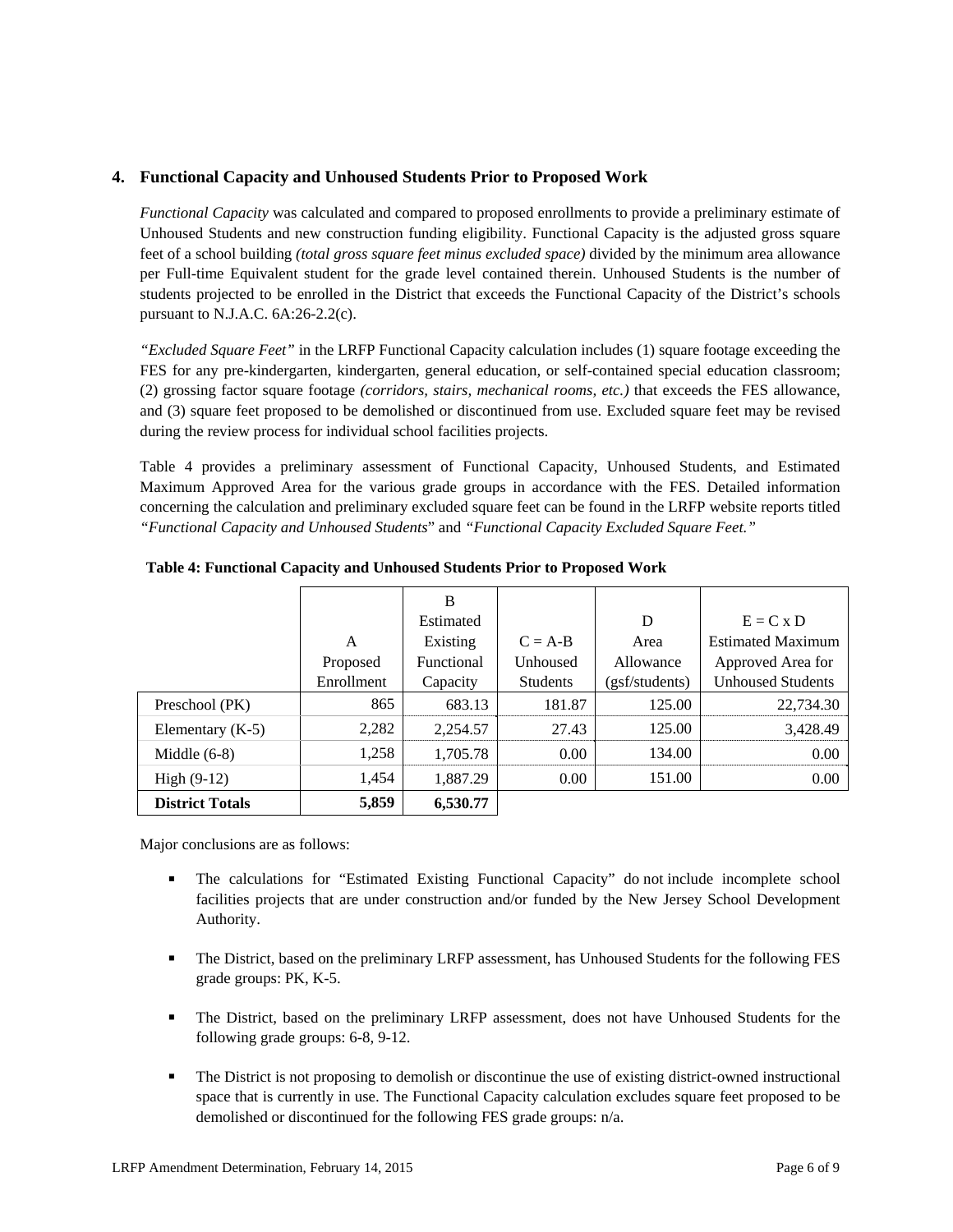**FINDINGS** Functional Capacity and Unhoused Students calculated in the LRFP are preliminary estimates. Justification for square footage in excess of the FES and the determination of additional excluded square feet, Preliminary Eligible Costs (PEC), and Final Eligible Costs (FEC) will be included in the review process for specific school facilities projects. A feasibility study undertaken by the District is required if building demolition or replacement is proposed per N.J.A.C. 6A:26-2.3(b)(10).

# **5. Proposed Work**

The District was instructed to review the condition of its facilities and sites and to propose corrective *"system"* and *"inventory"* actions in its LRFP. *"System"* actions upgrade existing conditions without changing spatial configuration or size. Examples of system actions include new windows, finishes, and mechanical systems. *"Inventory"* actions address space problems by removing, adding, or altering sites, schools, buildings and rooms. Examples of inventory actions include building additions, the reconfiguration of existing walls, or changing room use.

Table 5 summarizes the type of work proposed in the District's LRFP for district-operated instructional buildings proposed to be maintained, acquired, or constructed new. "*Renovation*" includes inventory and system actions. Detailed information can be found in the LRFP system reports titled *"School Asset Inventory Report" and "LRFP Inventory Actions Summary Report"* and in the supporting document titled *"Long Branch System Action Report."*

| <b>School Name</b>                     | <b>Proposed</b><br><b>Grades</b> | <b>Proposed Scope of Work</b>                       |
|----------------------------------------|----------------------------------|-----------------------------------------------------|
| J. Ferraina Early Childhood Center     | PK-K                             | <b>Systems</b>                                      |
| Lenna Conrow Early Childhood Center    | PK-K                             | Renovation/Addition                                 |
| Morris Avenue Early Childhood Center   | PK-K                             | Systems                                             |
| Anastasia Elementary School            | $1-5$                            | <b>Systems</b>                                      |
| Audrey W. Clark Elementary School      | $1-5$                            | Reassignment from Alternative School;<br>Renovation |
| George L. Catrambone                   | $K-5$                            | Site upgrades                                       |
| Gregory Elementary School              | $1-5$                            | No proposed work                                    |
| Long Branch Middle School              | $6 - 8$                          | Site upgrades                                       |
| <b>Academy of Alternative Programs</b> | $6 - 12$                         | Renovation of former HS building                    |
| Long Branch High School                | $9-12$                           | No proposed work                                    |

#### **Table 5: Proposed Schools and Scope of Work**

Major conclusions are as follows:

- The District has proposed systems work in one or more instructional buildings.
- The District has proposed inventory changes, including new construction, in one or more instructional buildings.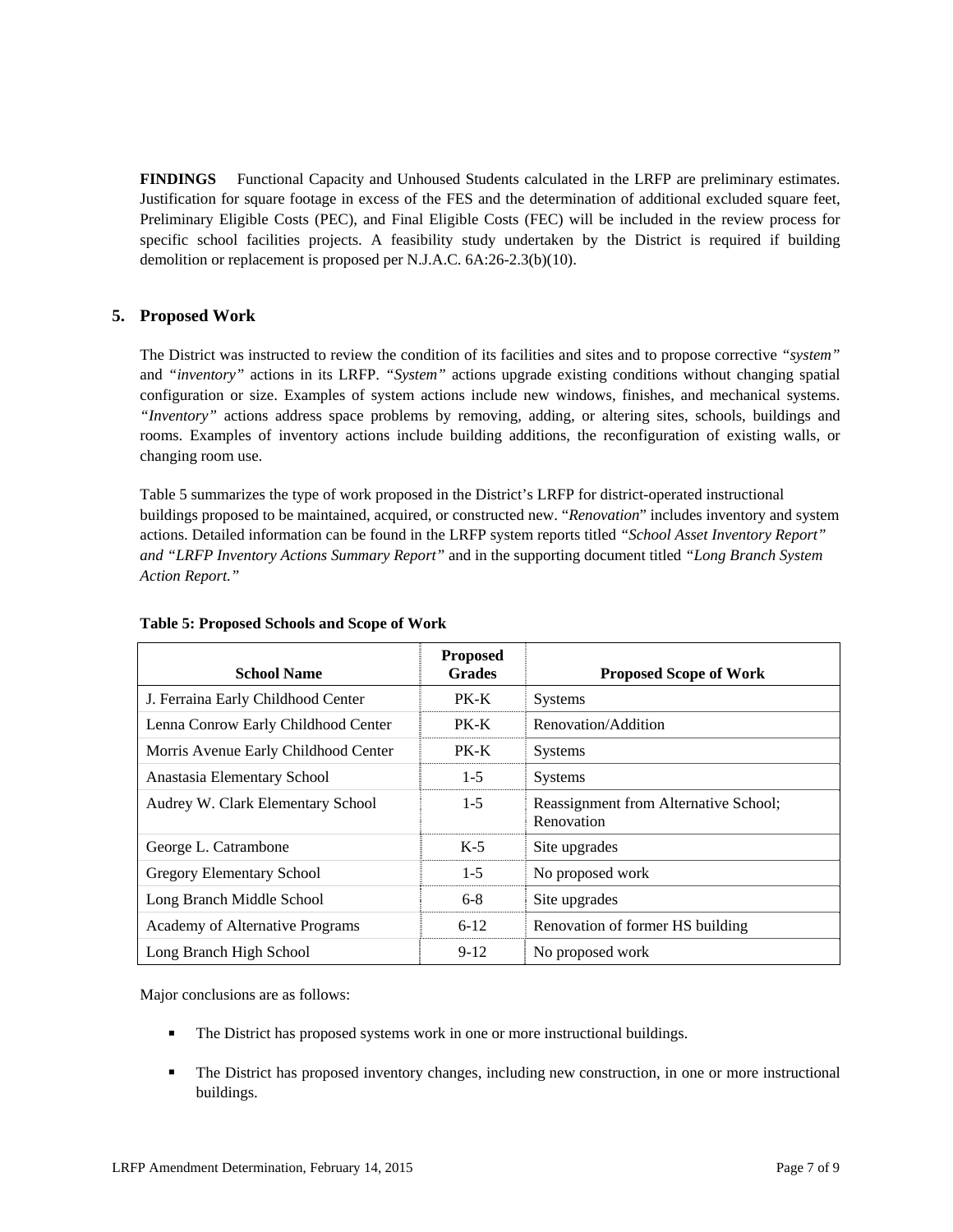The District has not proposed new construction in lieu of rehabilitation in one or more instructional building.

Please note that costs represented in the LRFP are for capital planning purposes only. Estimated costs are not intended to represent preliminary eligible costs or final eligible costs of approved school facilities projects.

The Act (N.J.S.A. 18A:7G-7b) provides that all school facilities shall be deemed suitable for rehabilitation unless a pre-construction evaluation undertaken by the District demonstrates to the satisfaction of the Commissioner that the structure might pose a risk to the safety of the occupants even after rehabilitation or that rehabilitation is not cost-effective. Pursuant to N.J.A.C. 6A:26-2.3(b)(10), the Commissioner may identify school facilities for which new construction is proposed in lieu of rehabilitation for which it appears from the information presented that new construction is justified, provided, however, that for such school facilities so identified, the District must submit a feasibility study as part of the application for the specific school facilities project. The cost of each proposed building replacement is compared to the cost of additions or rehabilitation required to eliminate health and safety deficiencies and to achieve the District's programmatic model.

Facilities used for non-instructional or non-educational purposes are ineligible for State support under the Act. However, projects for such facilities shall be reviewed by the Department to determine whether they are consistent with the District's LRFP and whether the facility, if it is to house students (full or part time) conforms to educational adequacy requirements. These projects shall conform to all applicable statutes and regulations.

**FINDINGS** The Department has determined that the proposed work is adequate for approval of the District's LRFP amendment. However, Department approval of proposed work in the LRFP does not imply that the District may proceed with a school facilities project. The District must submit individual project applications with cost estimates for Department project approval. Both school facilities project approval and other capital project review require consistency with the District's approved LRFP.

# **6. Functional Capacity and Unhoused Students After Completion of Proposed Work**

The *Functional Capacity* of the District's schools *after* completion of the scope of work proposed in the LRFP was calculated to highlight any remaining Unhoused Students. Table 6 provides a preliminary assessment. Detailed information concerning the calculation can be found in the website report titled *"Functional Capacity and Unhoused Students.*"

|                        | Estimated<br>Maximum |          | Proposed          |                | Estimated<br>Maximum Area |
|------------------------|----------------------|----------|-------------------|----------------|---------------------------|
|                        | Approved Area        | Total    | <b>Functional</b> | Unhoused       | for Unhoused              |
|                        | for Unhoused         | Proposed | Capacity after    | Students after | <b>Students</b>           |
|                        | <b>Students</b>      | New GSF  | Construction      | Construction   | Remaining                 |
| Pre-Kindergarten       | 22,734.30            | 23,969   | 874.88            | 0.00           | 0.00                      |
| Elementary $(K-5)$     | 3,428.49             | 3,456    | 2,282.22          | 0.00           | 0.00                      |
| Middle $(6-8)$         | 0.00                 | $\theta$ | 1,705.78          | 0.00           | 0.00                      |
| High $(9-12)$          | 0.00                 | $\theta$ | 1,887.29          | 0.00           | 0.00                      |
| <b>District Totals</b> |                      | 27,425   | 6,750.17          |                |                           |

## **Table 6: Functional Capacity and Unhoused Students After Completion of Proposed Work**